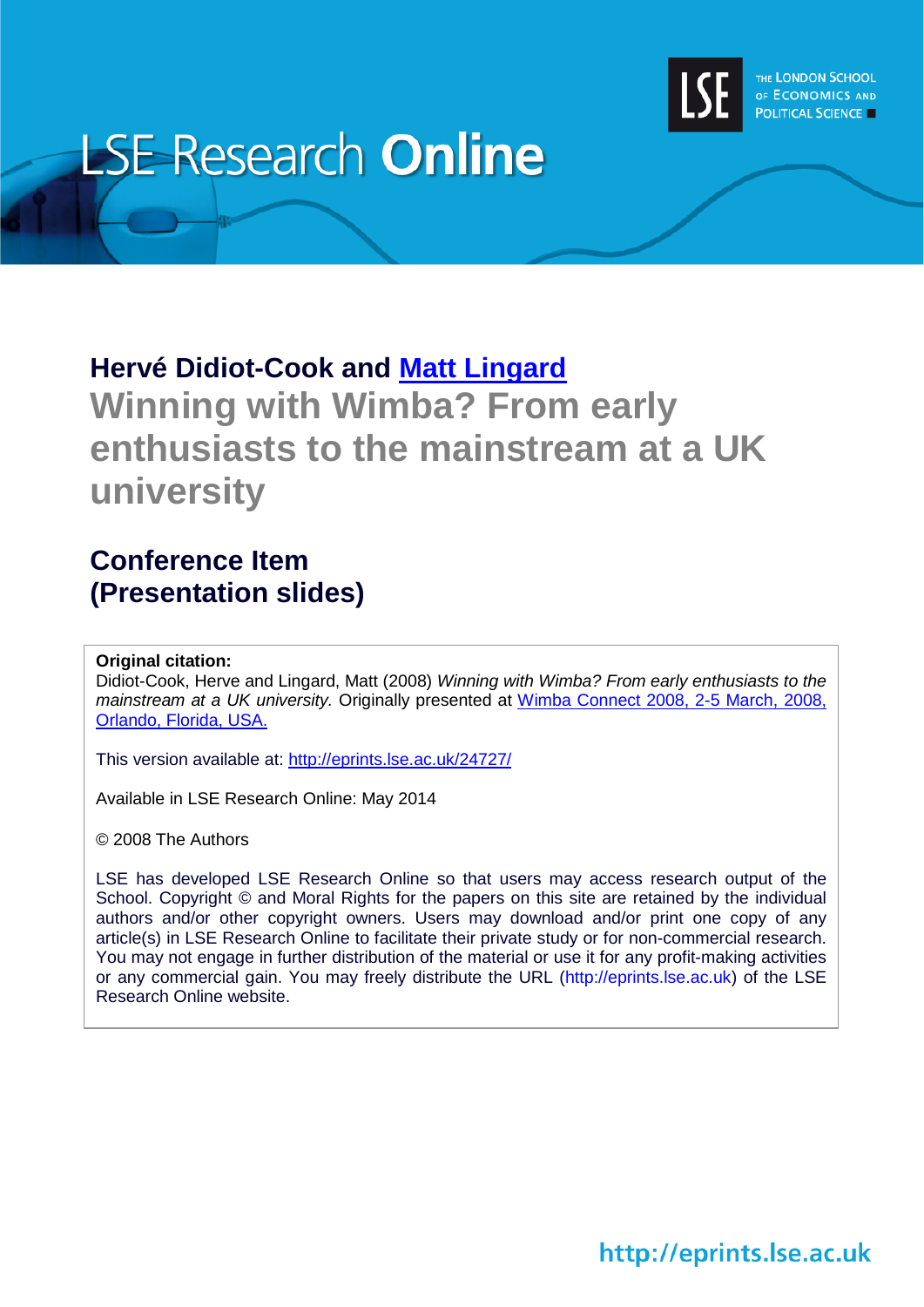

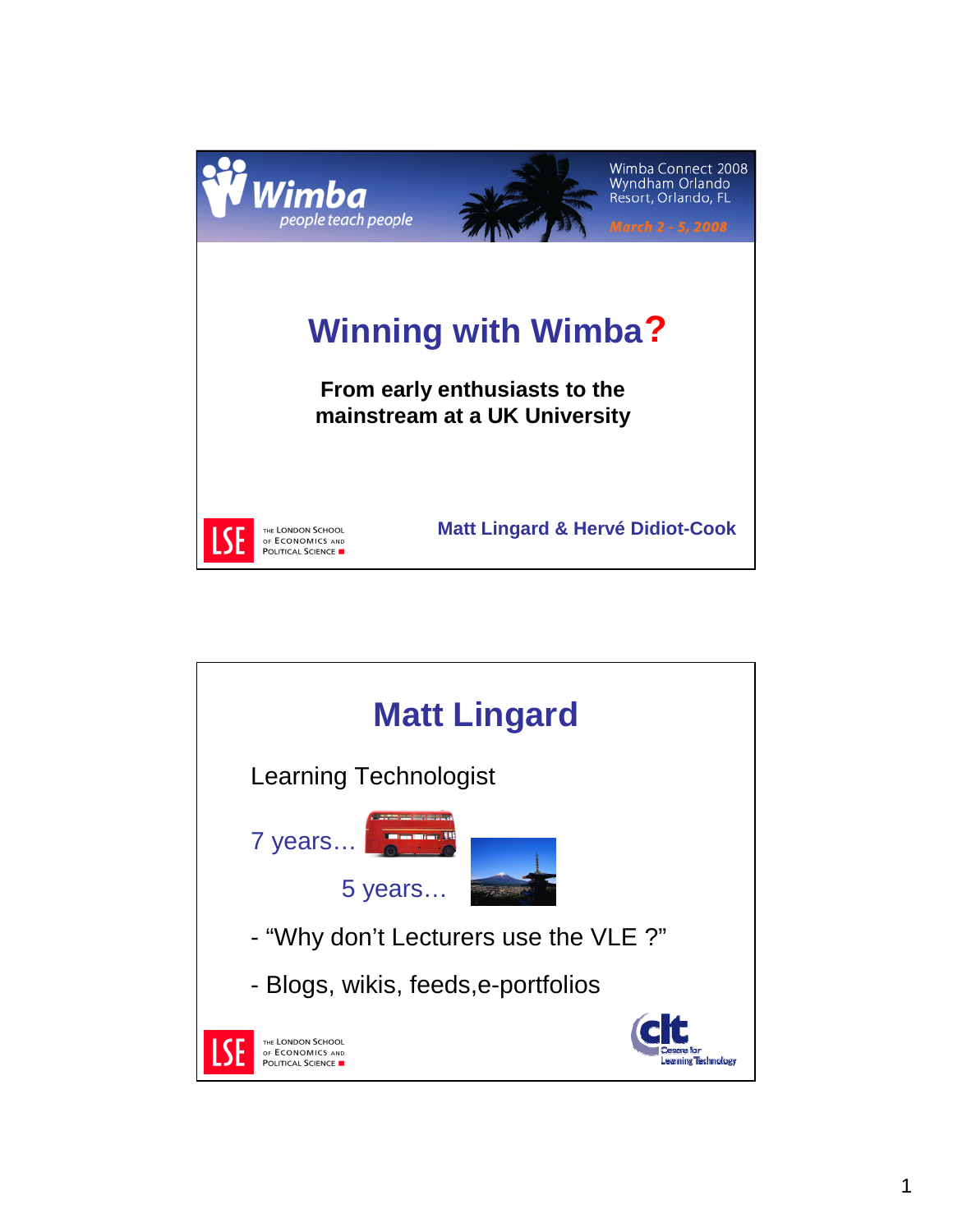

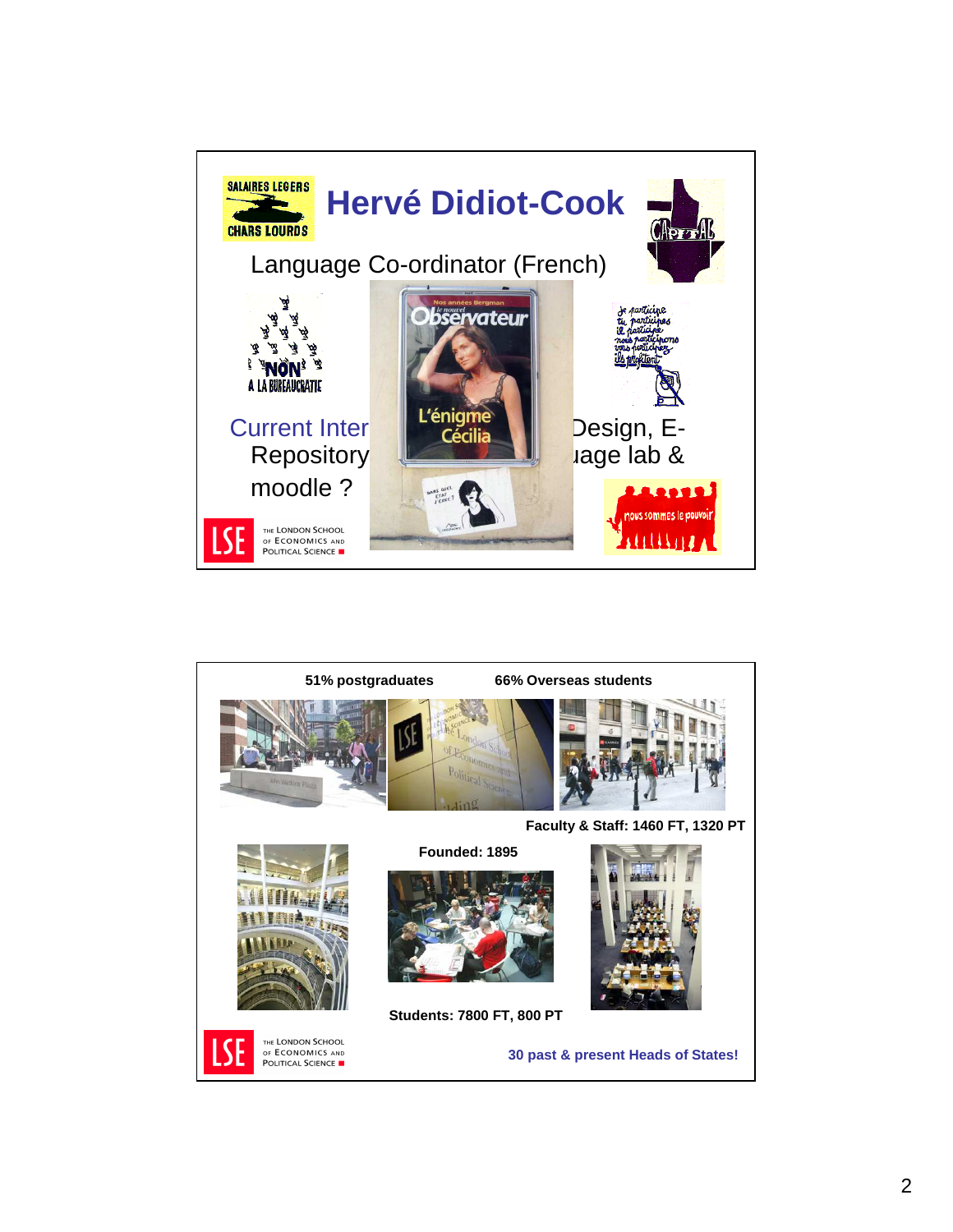



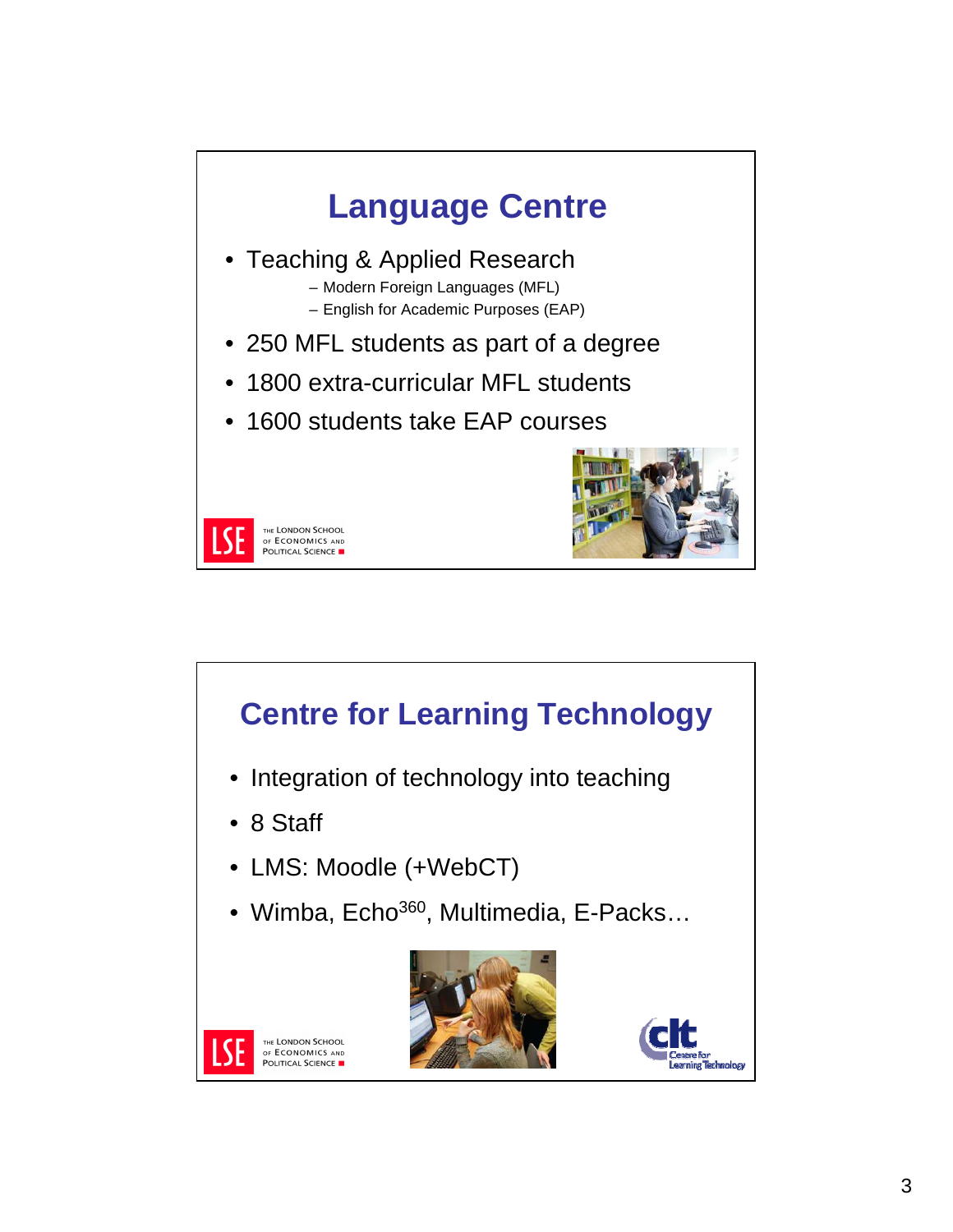

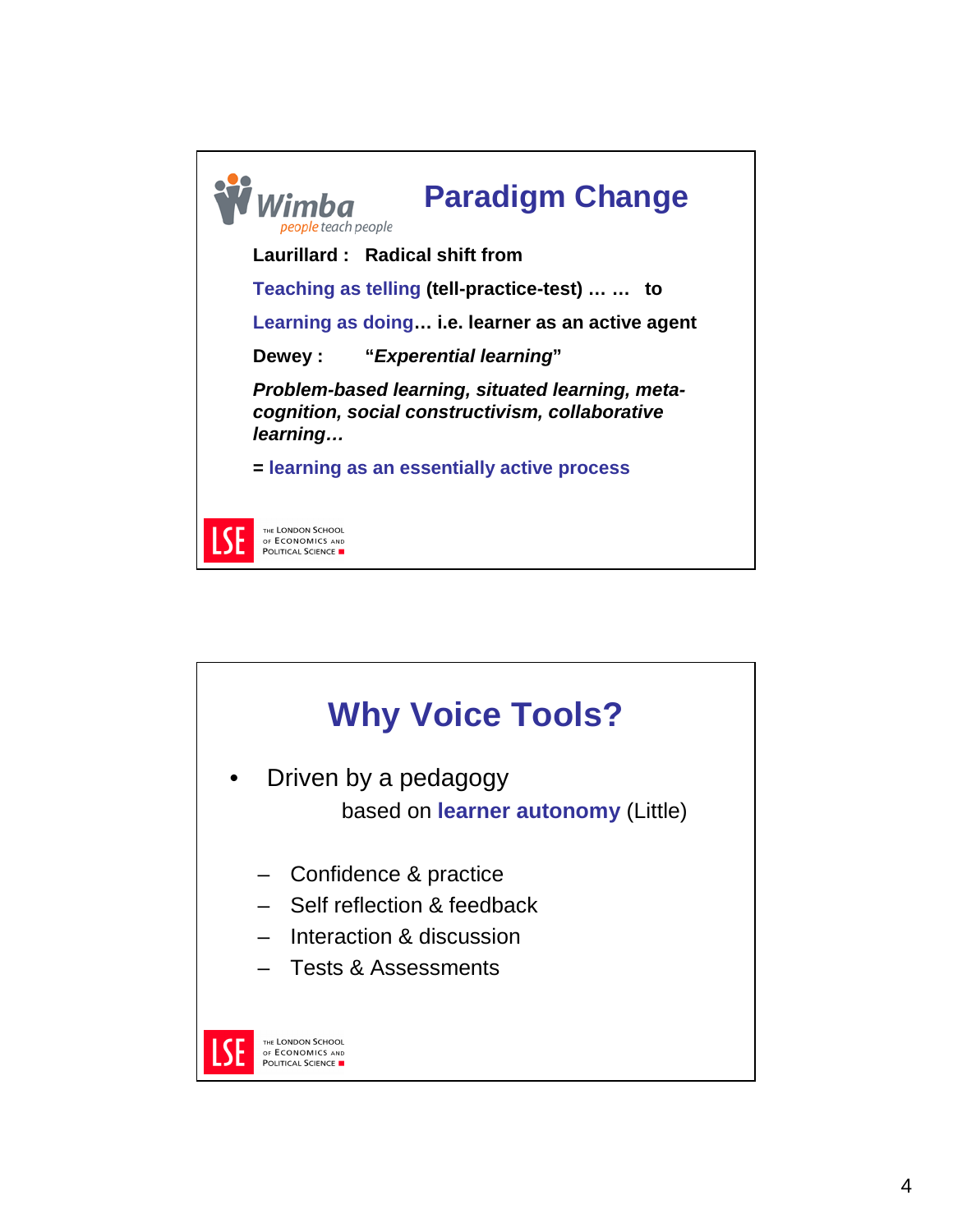

|                   | 2003-4                                                            | 2004-5              | 2005-6 | 2006-7       | 2007-8                                                              |  |
|-------------------|-------------------------------------------------------------------|---------------------|--------|--------------|---------------------------------------------------------------------|--|
|                   | Wimba                                                             | people teach people |        |              | <b>ST Wimba Voice Presentation</b><br>Wimba PodCaster<br>$\sqrt{2}$ |  |
| <b>Technology</b> | $+$ LSE $\rightarrow$                                             |                     |        | Wimba hosted |                                                                     |  |
|                   | <b>AWebCT</b>                                                     |                     |        | moodle)      |                                                                     |  |
| Pedagogy          |                                                                   |                     |        |              |                                                                     |  |
| Challenges        |                                                                   |                     |        |              |                                                                     |  |
| <b>A\;</b>        | THE LONDON SCHOOL<br>OF ECONOMICS AND<br><b>POLITICAL SCIENCE</b> |                     |        |              |                                                                     |  |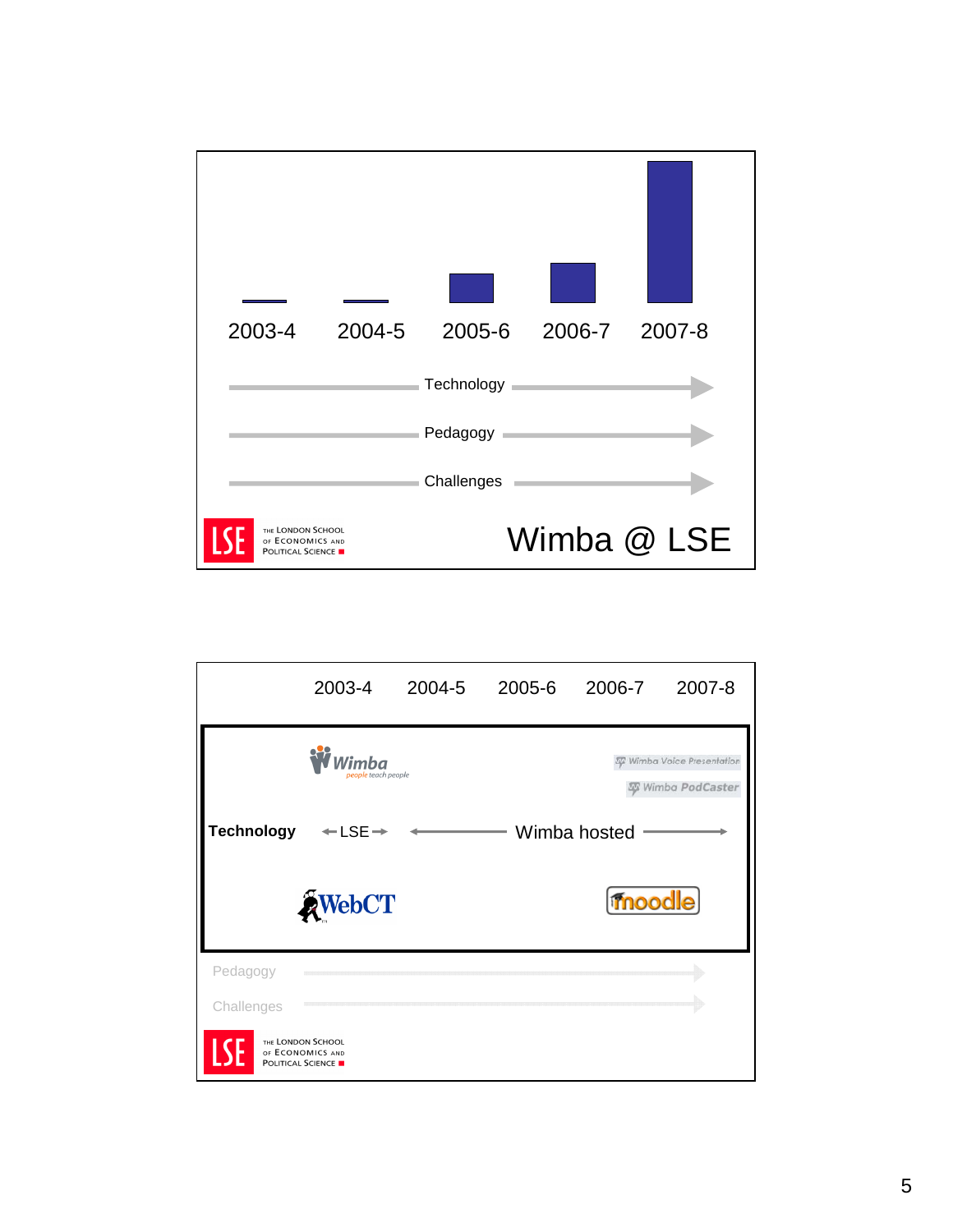|                                                                   | 2003-4                                                    | 2004-5                     | 2005-6                                                                                          | 2006-7  | 2007-8                                           |  |
|-------------------------------------------------------------------|-----------------------------------------------------------|----------------------------|-------------------------------------------------------------------------------------------------|---------|--------------------------------------------------|--|
| Technology                                                        |                                                           |                            |                                                                                                 |         |                                                  |  |
| Pedagogy                                                          | Confidence<br>& Practice<br>Self-reflection<br>& feedback | Assessments<br>Interaction | <b>COLUMBIA UNIVERSITY</b><br>NIVERSITE PARIS<br><b>DAUPHINE</b><br>Ominante Catholique de Lile | E-Legal | Digital<br>Storytelling<br>Lecture<br>Recordings |  |
| Challenges                                                        |                                                           |                            |                                                                                                 |         |                                                  |  |
| THE LONDON SCHOOL<br>OF ECONOMICS AND<br><b>POLITICAL SCIENCE</b> |                                                           |                            |                                                                                                 |         |                                                  |  |

|                   | 2003-4                                                            | 2004-5                        | 2005-6 | 2006-7 | 2007-8    |
|-------------------|-------------------------------------------------------------------|-------------------------------|--------|--------|-----------|
| Technology        |                                                                   |                               |        |        |           |
| Pedagogy          |                                                                   |                               |        |        |           |
| <b>Challenges</b> | Authentication                                                    | Suitable<br><b>Facilities</b> |        | moodle | <b>VS</b> |
| <b>SF</b>         | THE LONDON SCHOOL<br>OF ECONOMICS AND<br><b>POLITICAL SCIENCE</b> |                               |        |        |           |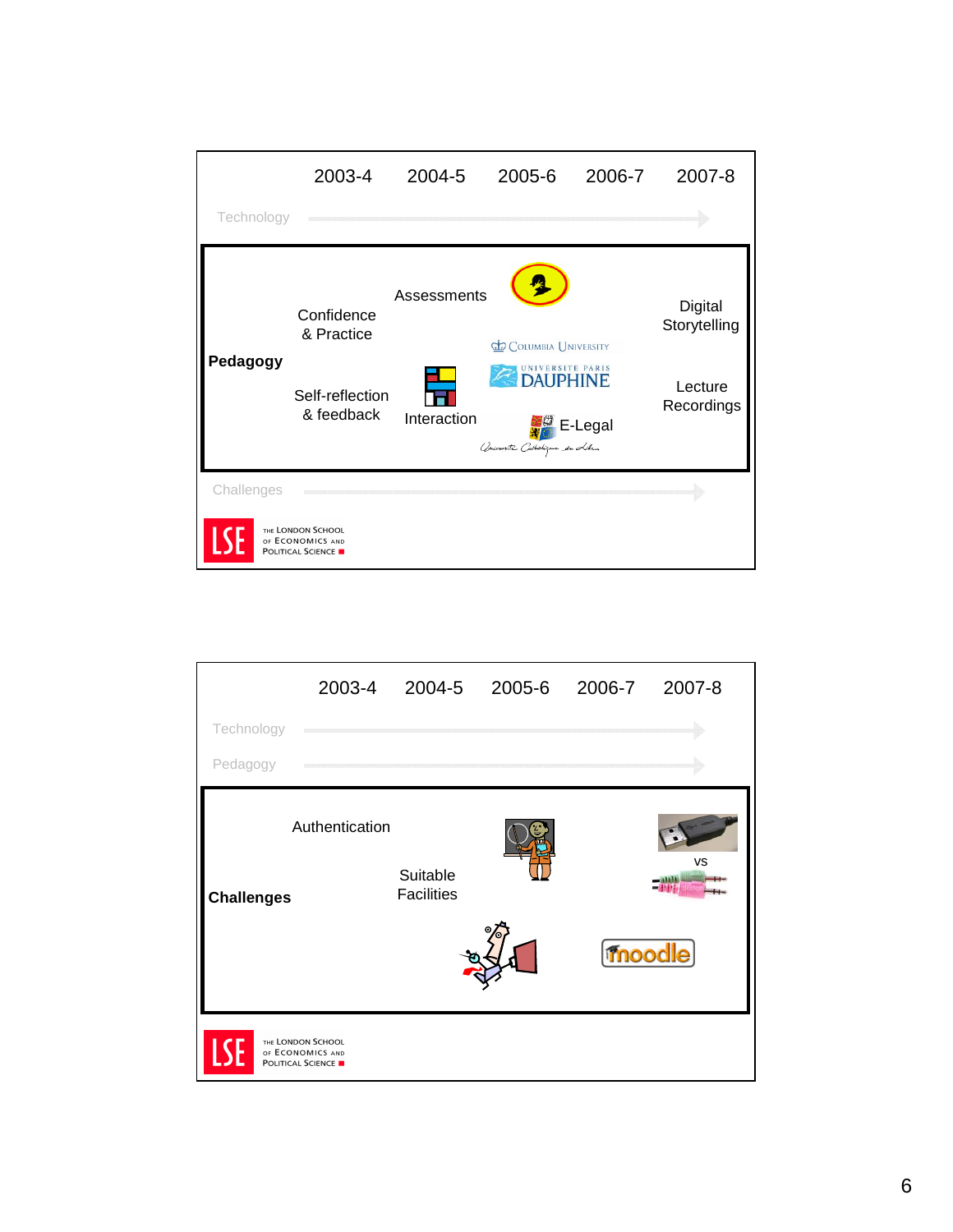

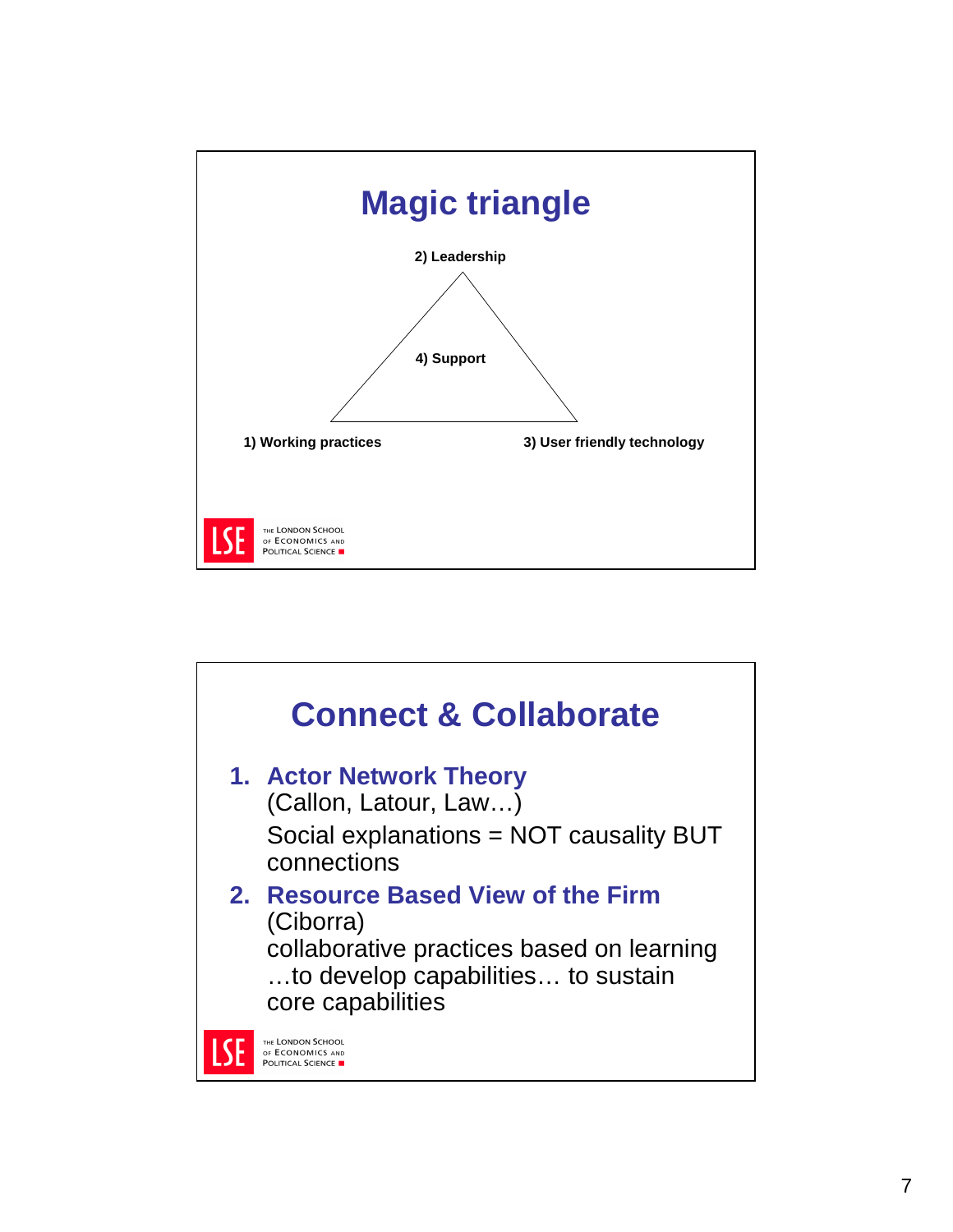

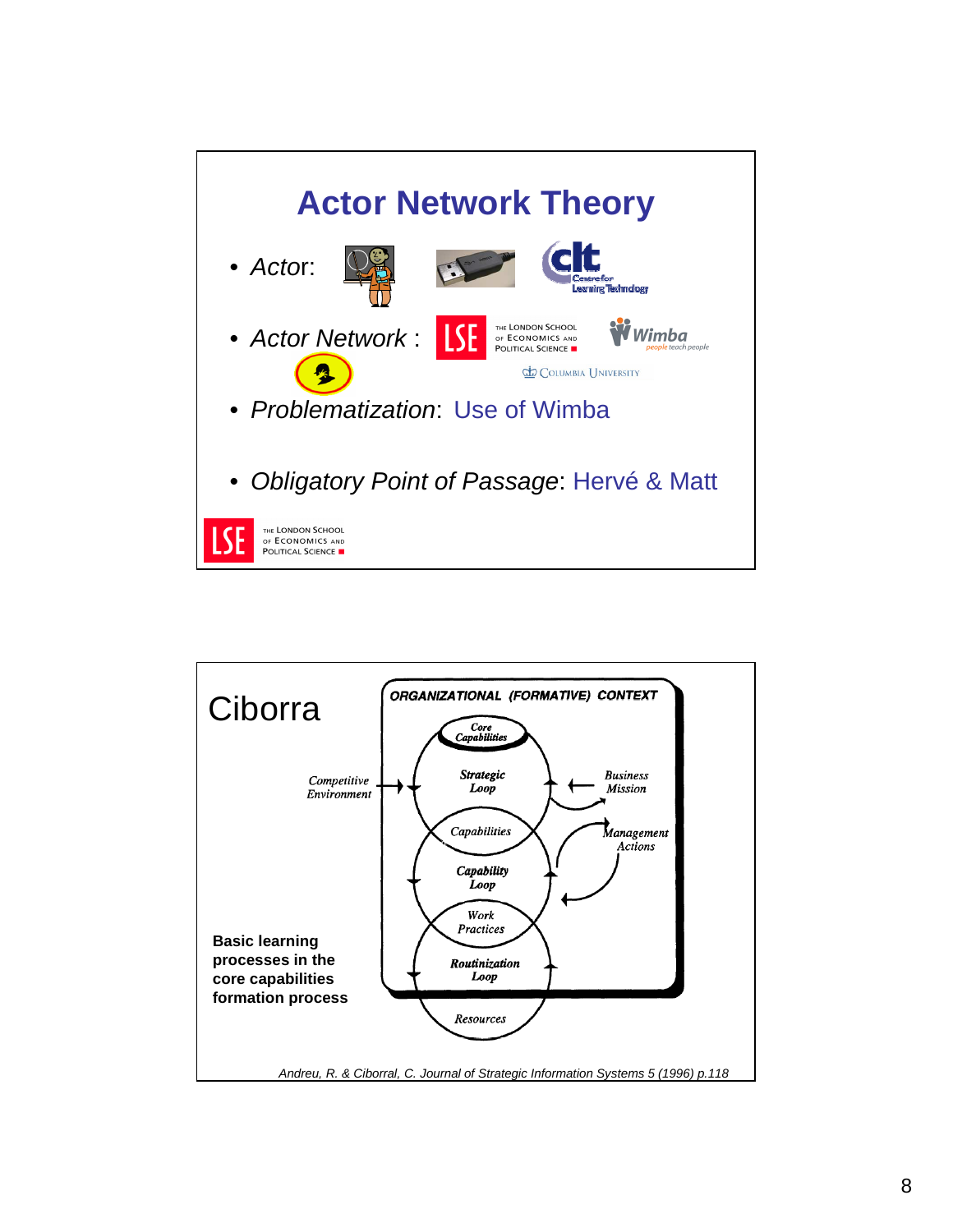

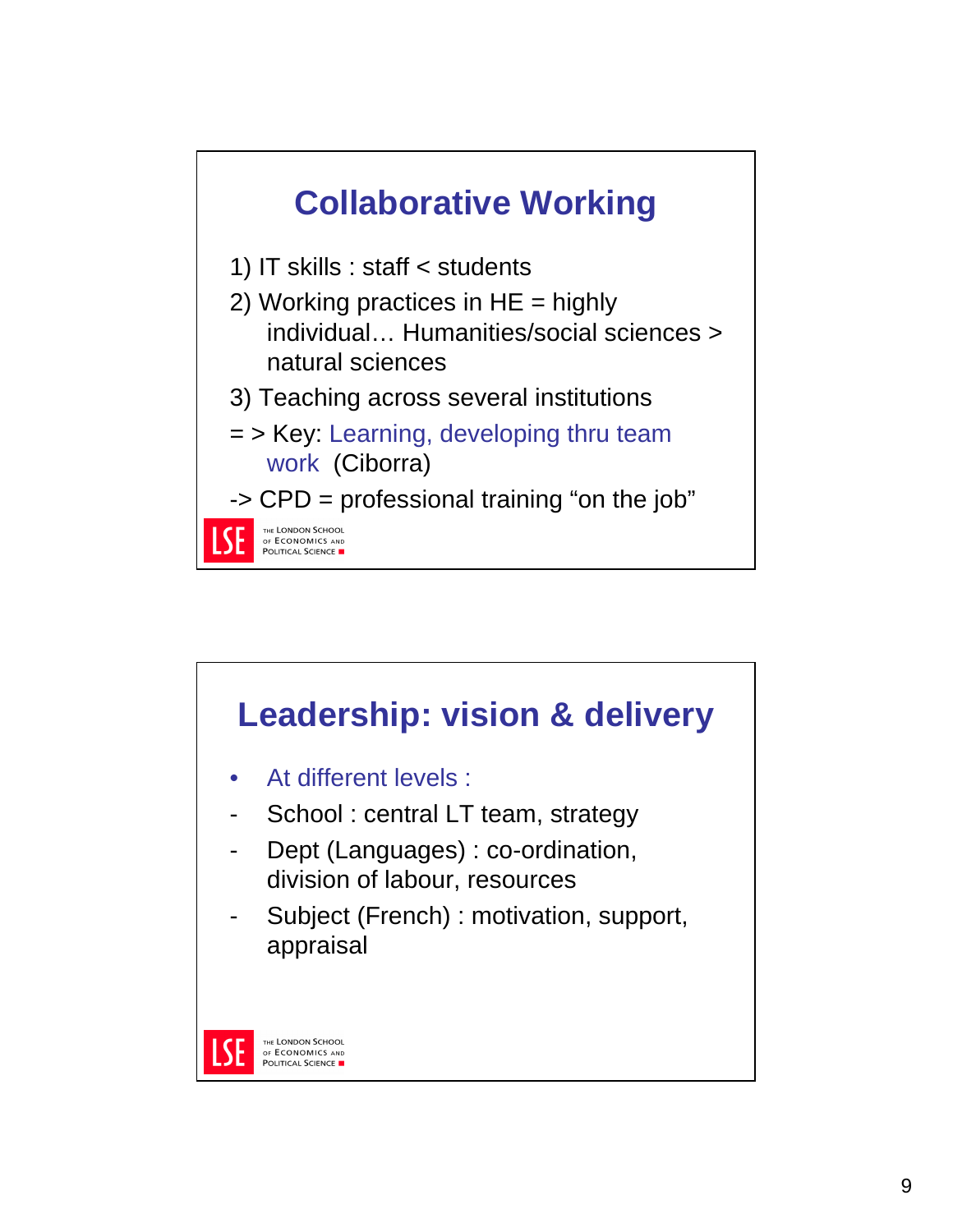# **User-friendly technology**

- Moodle vs. WebCT
- Wimba: interface & new tools
- **Transferable** 
	- mp3s used for storytelling in Showbeyond.com
- Not perfect!
	- Too teacher-centred
	- Peripheral technology

THE LONDON SCHOOL OF ECONOMICS AND POLITICAL SCIENCE